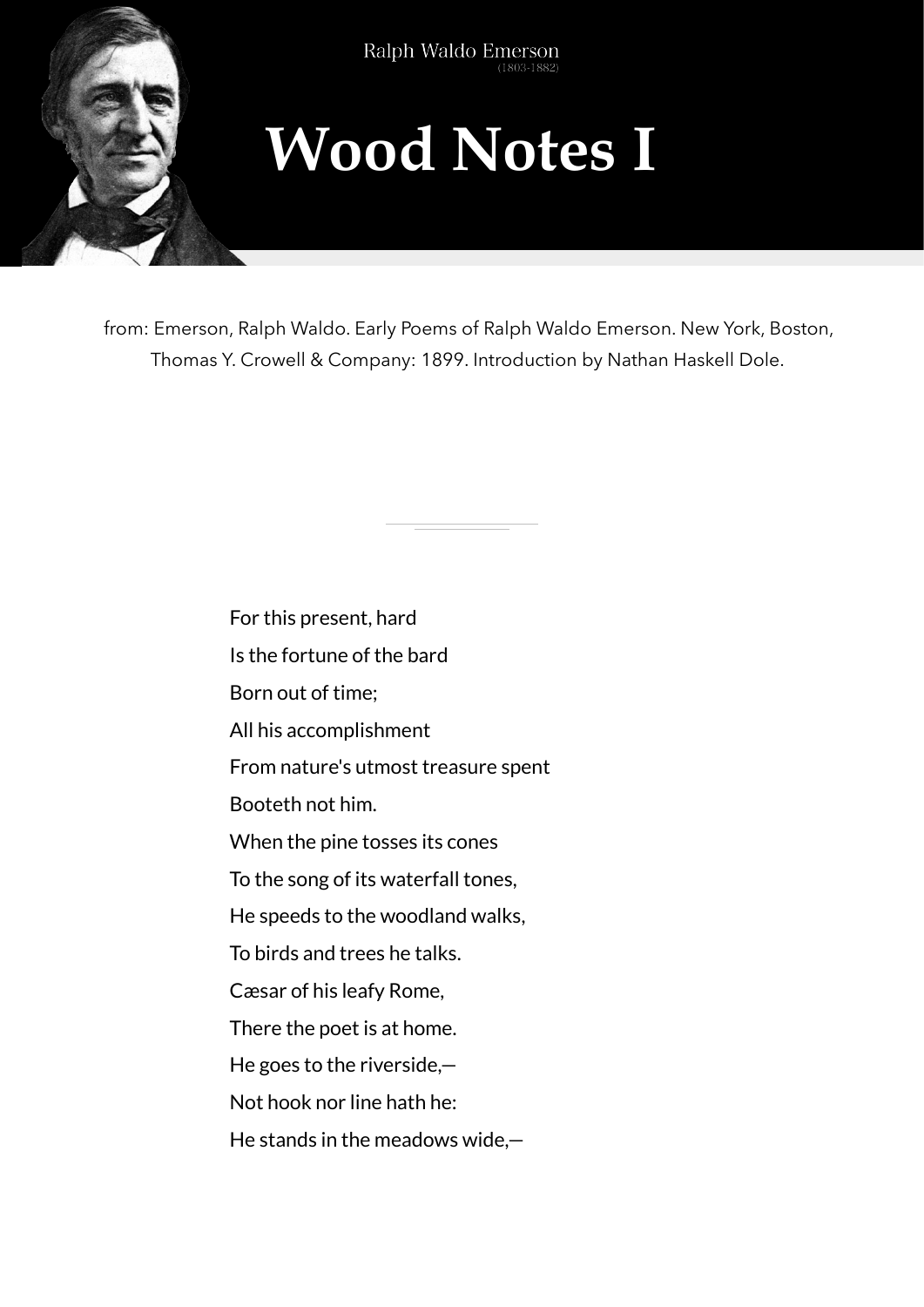Nor gun nor scythe to see; With none has he to do, And none seek him, Nor men below, Nor spirits dim. Sure some god his eye enchants, What he knows, nobody wants. In the wood he travels glad Without better fortune had, Melancholy without bad. Planter of celestial plants, What he knows, nobody wants,— What he knows, he hides, not vaunts. Knowledge this man prizes best Seems fantastic to the rest, Pondering shadows, colors, clouds, Grass buds, and caterpillars' shrouds, Boughs on which the wild bees settle, Tints that spot the violet's petal, Why nature loves the number five, And why the star-form she repeats, Lover of all things alive, Wonderer at all he meets, Wonderer chiefly at himself,— Who can tell him what he is, Or how meet in human elf Coming and past eternities? 2.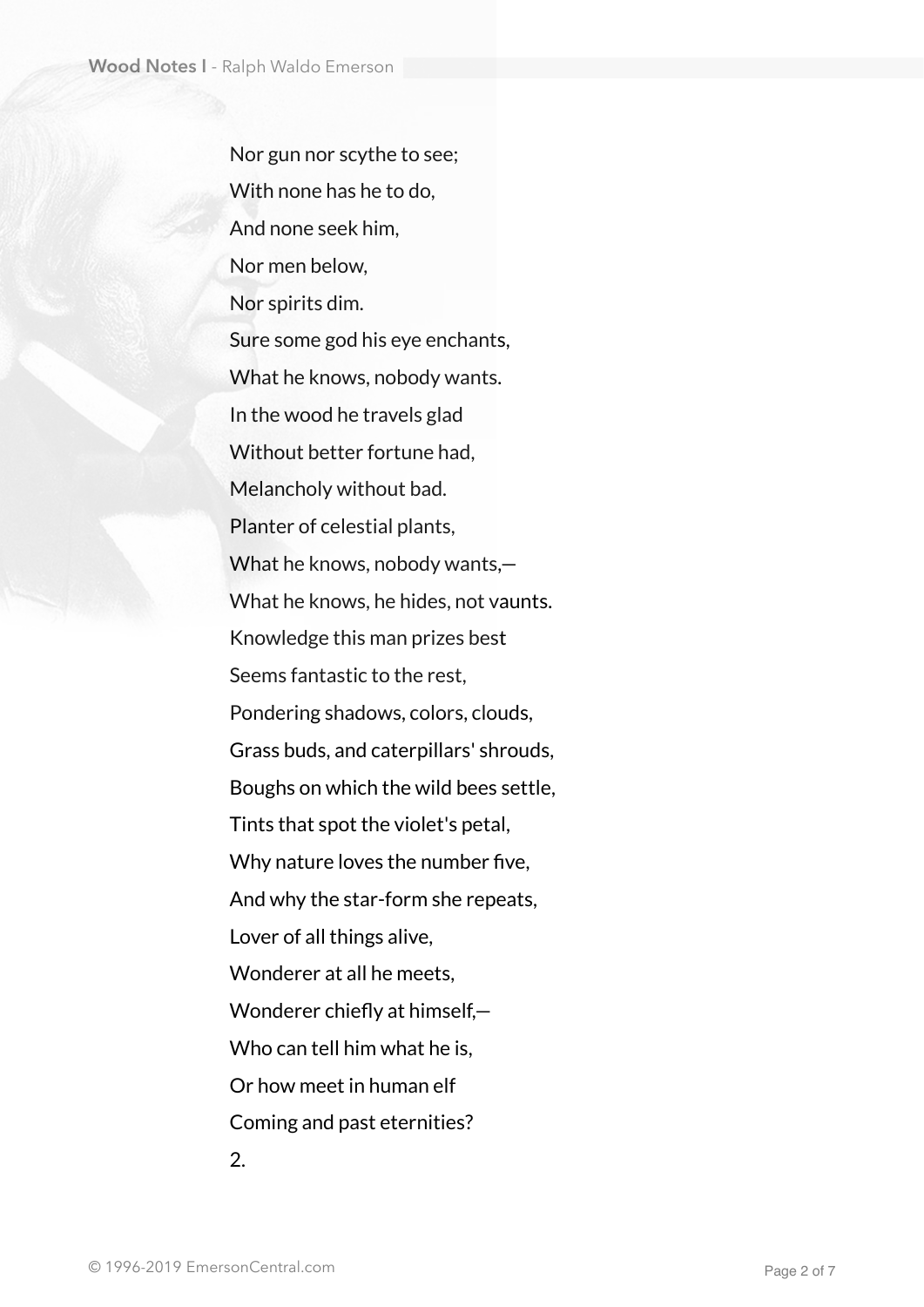And such I knew, a forest seer, A minstrel of the natural year, Foreteller of the vernal ides, Wise harbinger of spheres and tides, A lover true who knew by heart Each joy the mountain dales impart; It seemed that nature could not raise A plant in any secret place, In quaking bog, on snowy hill, Beneath the grass that shades the rill, Under the snow, between the rocks, In damp fields known to bird and fox, But he would come in the very hour It opened in its virgin bower, As if a sunbeam showed the place, And tell its long-descended race. It seemed as if the breezes brought him, It seemed as if the sparrows taught him, As if by secret sight he knew Where in far fields the orchis grew. There are many events in the field Which are not shown to common eyes, But all her shows did nature yield To please and win this pilgrim wise. He saw the partridge drum in the woods, He heard the woodcock's evening hymn, He found the tawny thrush's broods,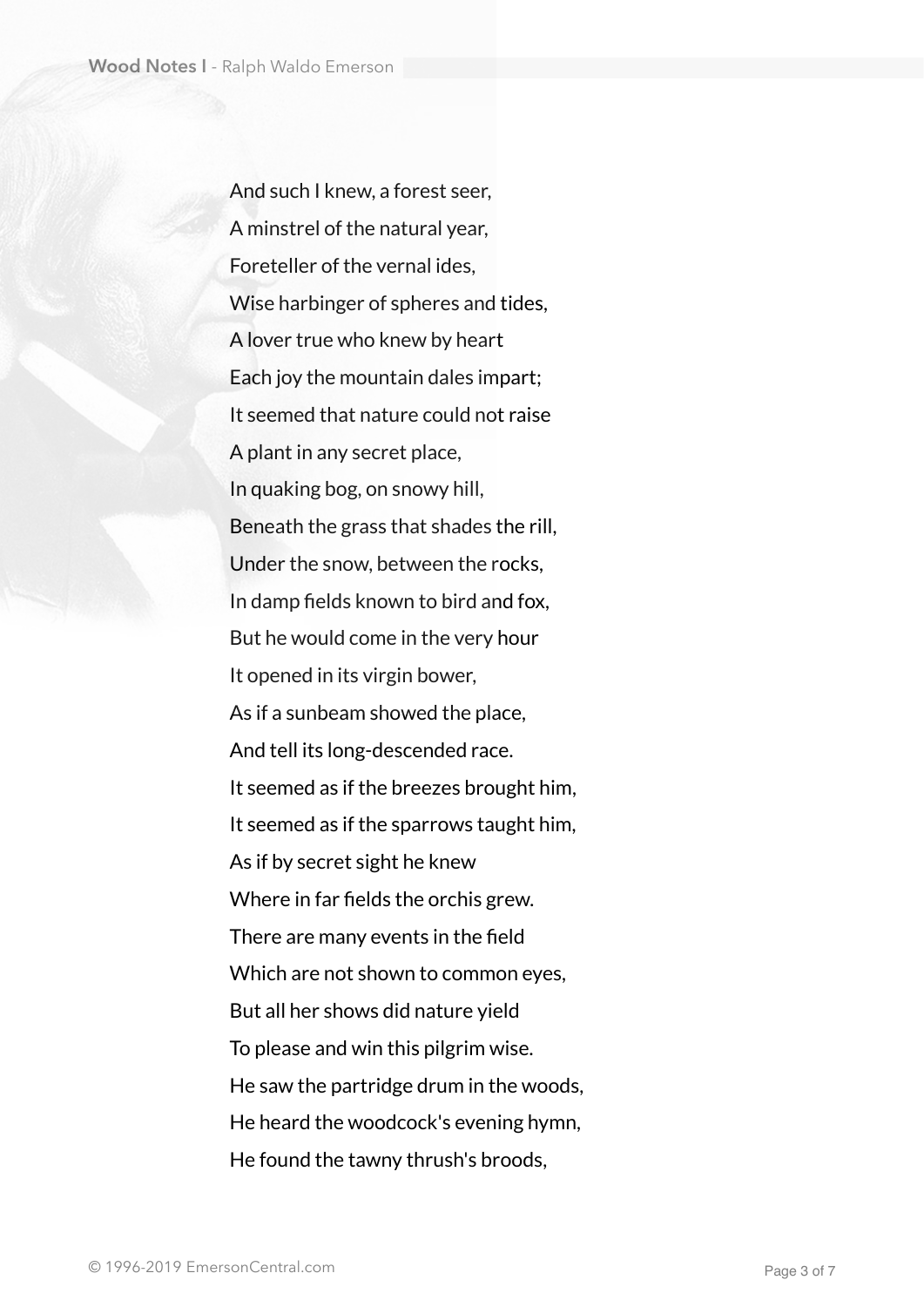And the shy hawk did wait for him. What others did at distance hear, And guessed within the thicket's gloom, Was showed to this philosopher, And at his bidding seemed to come. 3.

In unploughed Maine, he sought the lumberer's gang, Where from a hundred lakes young rivers sprang; He trod the unplanted forest-floor, whereon The all-seeing sun for ages hath not shone, Where feeds the mouse, and walks the surly bear, And up the tall mast runs the woodpecker. He saw, beneath dim aisles, in odorous beds, The slight Linnæa hang its twin-born heads, And blessed the monument of the man of flowers, Which breathes his sweet fame through the Northern bowers. He heard when in the grove, at intervals, With sudden roar the aged pine tree fails,— One crash the death-hymn of the perfect tree, Declares the close of its green century. Low lies the plant to whose creation went Sweet influence from every element; Whose living towers the years conspired to build, Whose giddy top the morning loved to gild. Through these green tents, by eldest nature drest, He roamed, content alike with man and beast. Where darkness found him, he lay glad at night;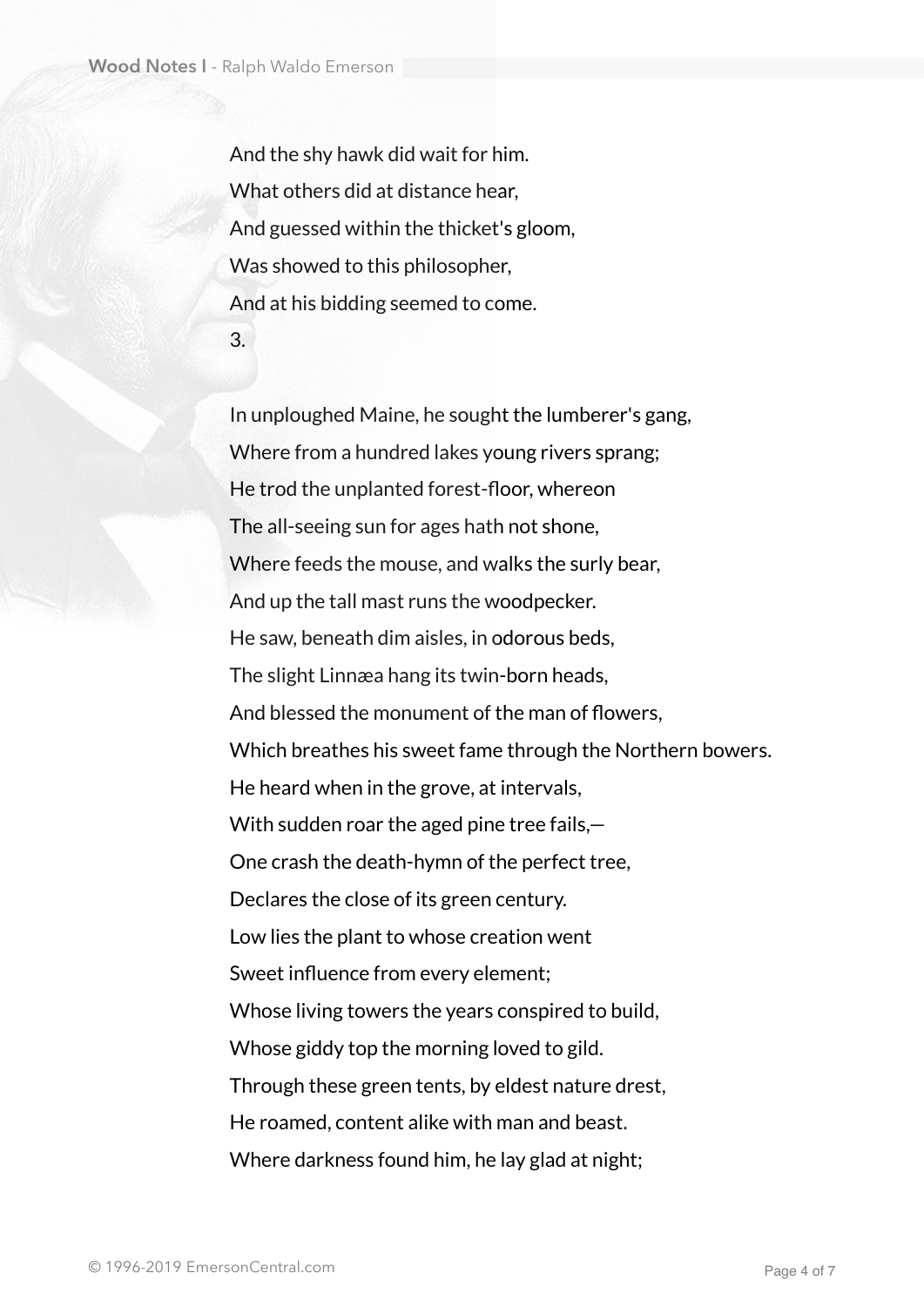There the red morning touched him with its light. Three moons his great heart him a hermit made, So long he roved at will the boundless shade. The timid it concerns to ask their way, And fear what foe in caves and swamps can stray, To make no step until the event is known, And ills to come as evils past bemoan: Not so the wise; no coward watch he keeps, To spy what danger on his pathway creeps; Go where he will, the wise man is at home, His hearth the earth;  $-$  his hall the azure dome; Where his clear spirit leads him, there's his road, By God's own light illumined and foreshowed. 4.

'Twas one of the charmed days When the genius of God doth flow, The wind may alter twenty ways, A tempest cannot blow: It may blow north, it still is warm; Or south, it still is clear; Or east, it smells like a clover farm; Or west, no thunder fear. The musing peasant lowly great Beside the forest water sate: The rope-like pine-roots crosswise grown Composed the network of his throne; The wide lake edged with sand and grass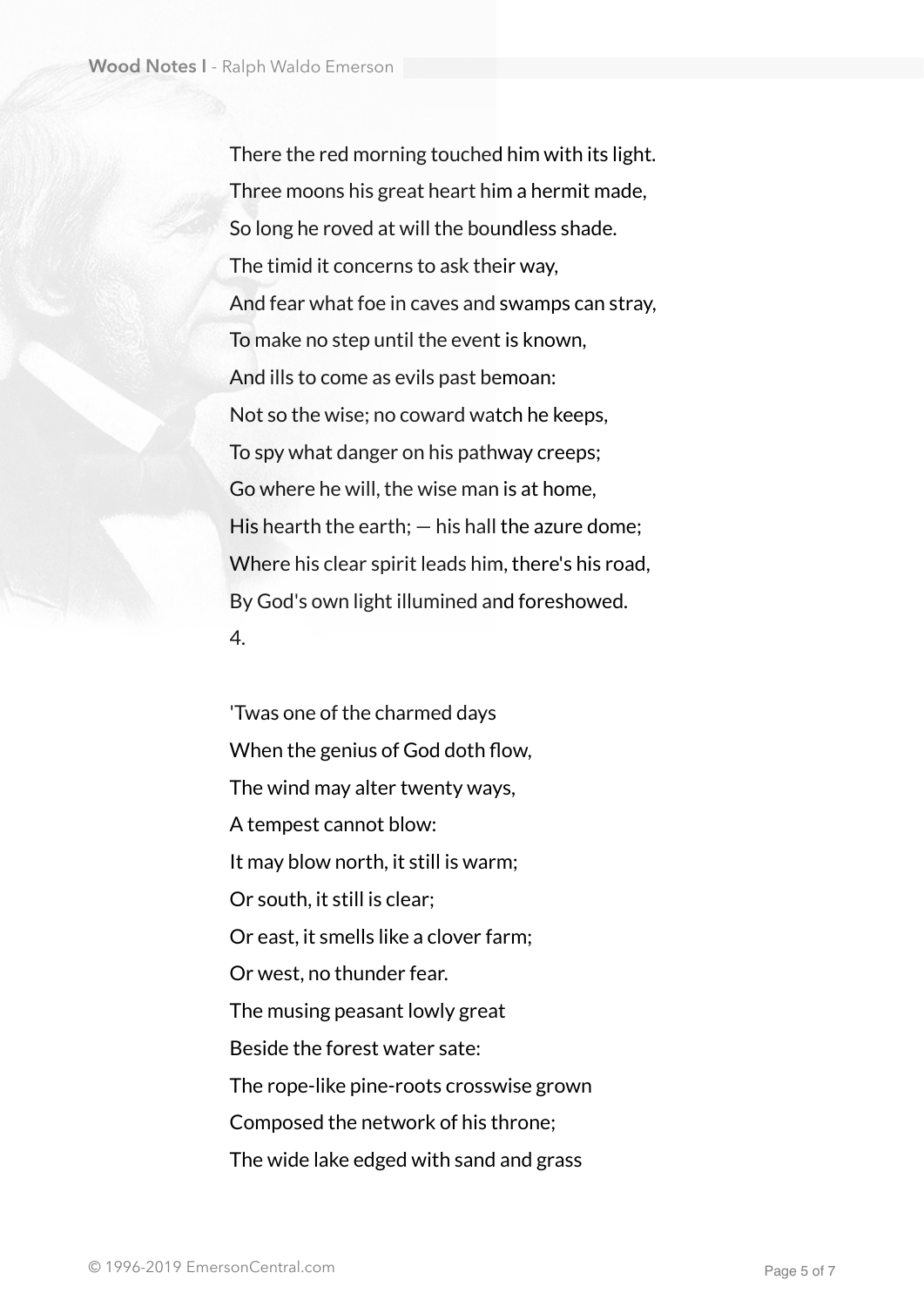Was burnished to a floor of glass, Painted with shadows green and proud Of the tree and of the cloud. He was the heart of all the scene, On him the sun looked more serene, To hill and cloud his face was known, It seemed the likeness of their own. They knew by secret sympathy The public child of earth and sky. You ask, he said, what guide, Me through trackless thickets led, Through thick-stemmed woodlands rough and wide? I found the waters' bed: I travelled grateful by their side, Or through their channel dry; They led me through the thicket damp, Through brake and fern, the beavers' camp, Through beds of granite cut my road, And their resistless friendship showed. The falling waters led me, The foodful waters fed me, And brought me to the lowest land, Unerring to the ocean sand. The moss upon the forest bark Was pole-star when the night was dark; The purple berries in the wood Supplied me necessary food. For nature ever faithful is